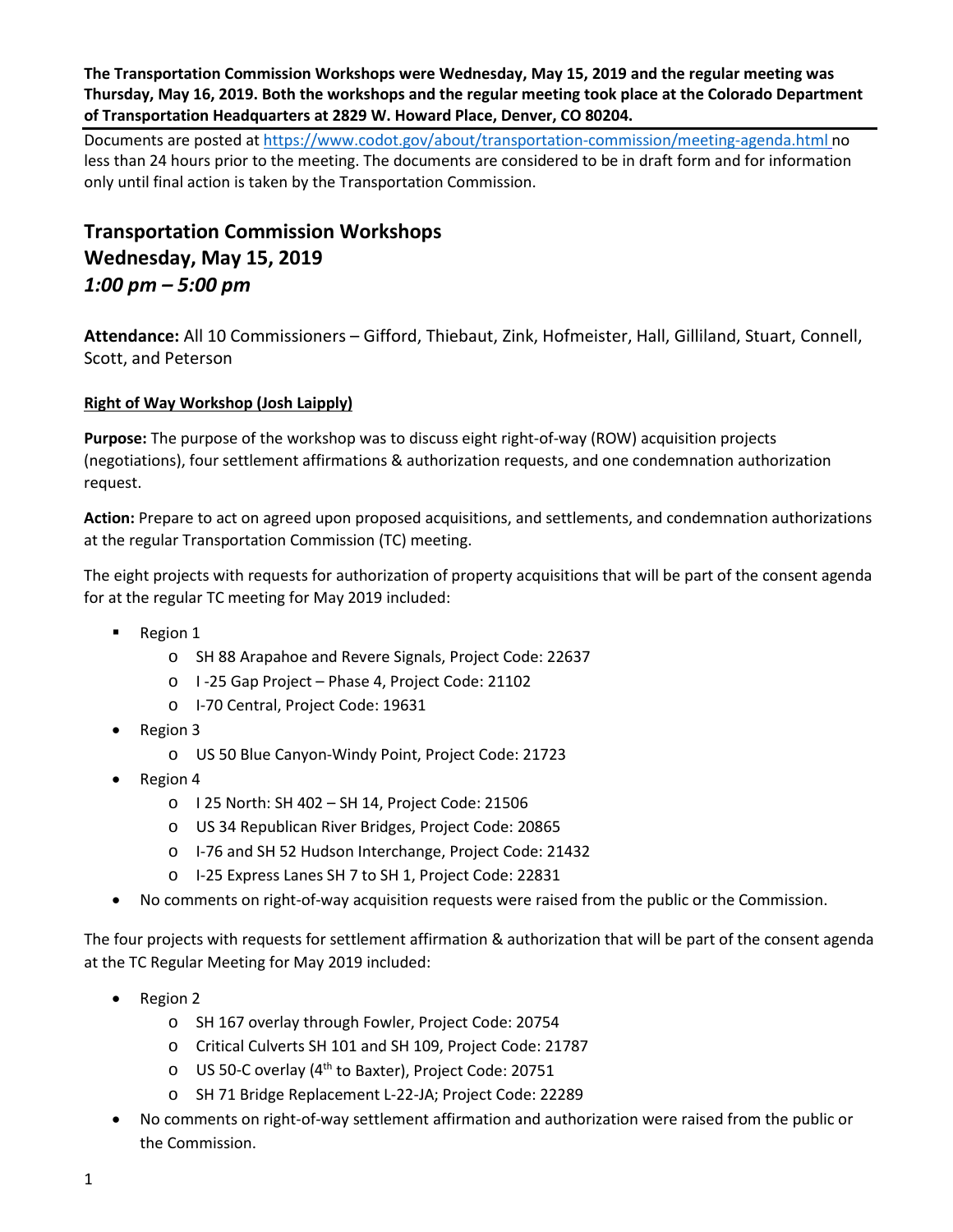The one project with a request for condemnation authorization that will be an action item at the TC Regular Meeting for May 2019 was:

- Region 1
	- o I-70 Central, Project Code: 19631

## **Discussion:**

- Josh Laipply, CDOT Chief Engineer, noted that the reason this property has gone to a condemnation request is that there has been no agreement on costs proposed to property owners. CDOT has not seen a certified appraisal on the property in question from the property owner.
- CDOT did take action to raise their offer to \$25,000 for this very small piece of property to keep the project moving.
- Kathy Young, from the Attorney General's Office, noted that the property owner is a real estate broker and that the property owner's issue is their discomfort with signing the CDOT forms.
- Commissioner Hofmeister commented that the size of the property in question could fit in a small area of the HQ auditorium, and expressed concerns that CDOT may be paying too much.
- Commissioner Scott and Josh Laipply both concurred that there is more to this issue, in terms of CDOT's time and costs to invest in this acquisition to keep the project moving.
- Josh Laipply mentioned that a person was anticipated to be present today to comment on this property and that they may be present at tomorrow's regular meeting.
- Modifications to the Policy Directive regarding TC approval of right-of-way acquisitions, settlements and condemnations are coming that will potentially require TC approval only for condemnation authorizations. CDOT staff plans to come back in June for TC action via resolution that would become effective July 1, 2019.

# **Budget Workshop (Jeff Sudmeier)**

## *FY 2020-21 Budget Topics*

**Purpose:** To present to the Transportation Commission (TC) several items relevant to the development of the FY 2020-21 Annual Budget, including proposed changes in the budget process and timeline, budget scenarios based on guidance from the Governor's Office, and a new format for the One-Sheet Budget.

**Action:** No action required. Staff requests TC input on the budget process and timeline, approach to budget scenario development, and new budget format.

## *Process and Timeline*

Approach to Budget Scenario Development

On March 5, Governor Polis distributed a memo to his cabinet on Budget Guidance for FY 2020-21 outlining his budget goals for that fiscal year, including:

- Identifying ongoing "base" spending that is unnecessary or no longer meeting the state's commitment to Coloradans
- Reassessing and updating old assumptions about program costs
- Realigning unproductive appropriations to advance current priorities

In order to accomplish these goals, the governor has directed each department to submit two scenarios to the Office of State Planning and Budgeting (OSPB) by July 1: One showing a reduction of 5% (\$89 million) from the FY 2019-20 baseline and one showing an increase of 2% (\$36 million). The FY 2019- 2020 baseline for CDOT was based on the FY 2019-2020 Budget, excluding Bridge Enterprise, HPTE, and one-time general fund transfers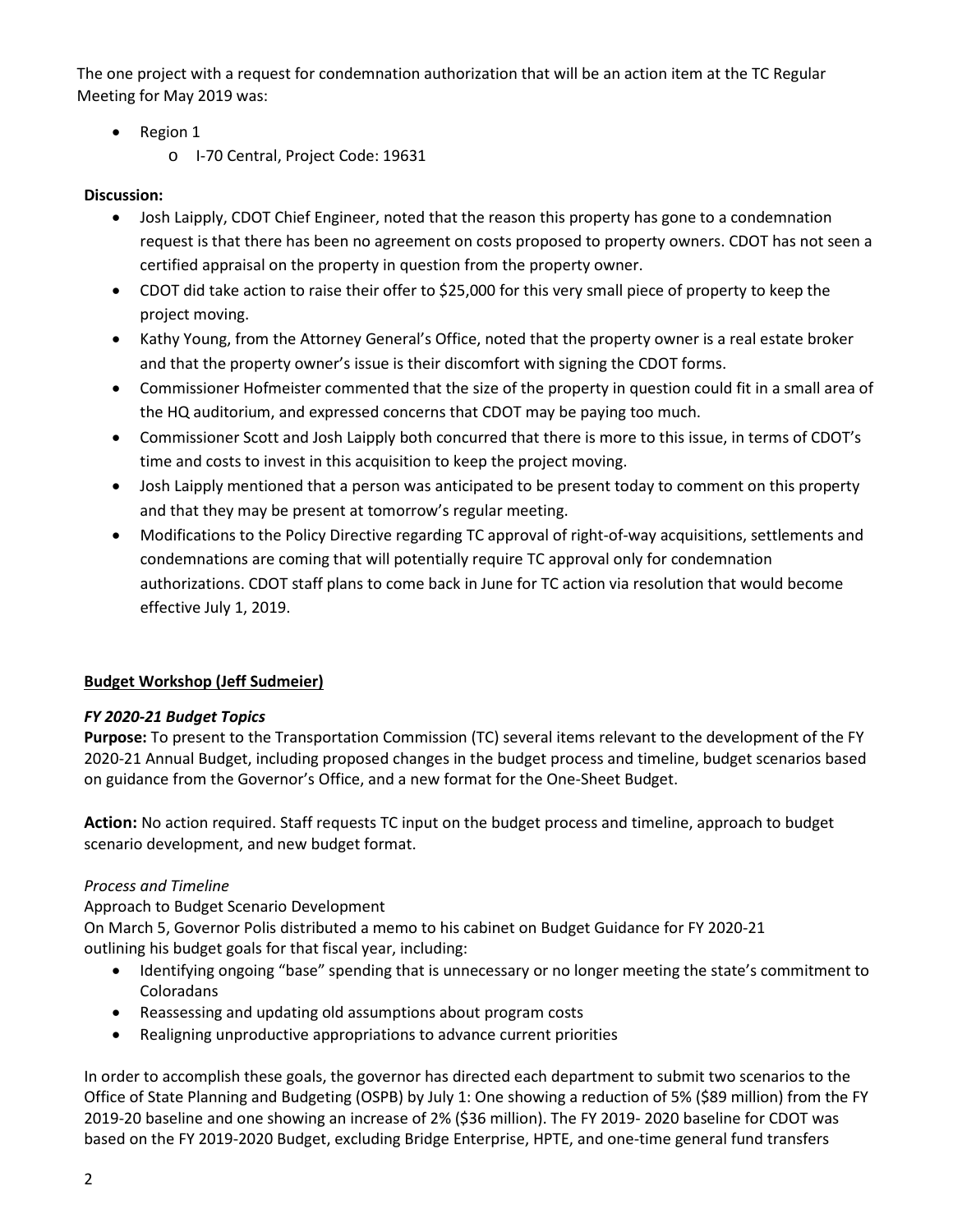provided under Senate Bill (SB) 18-001 and SB 19-262. The objective of this scenario development is not to force a reduction in budget, but rather to support the goals described above by taking a fresh, critical look at budget allocations.

The Division of Accounting and Finance (DAF) is conducting an in-depth analysis to identify opportunities to reduce allocations within the budget, as well opportunities associated with an increase in funding. In examining opportunities to reduce allocations within the budget, DAF is accelerating the timeline for the Division/Region/Office level work plan budget process and performing an in-depth assessment of budget programs that includes:

- Identifying opportunities to reduce non-mission critical expenditures
- Reviewing under-utilized or under-performing programs
- Reviewing unspent funds for more efficient allocation
- Identifying opportunities to use Toll Credits in place of state match in programs such as HSIP,
- Rail-Highway Crossings, National Highway Freight Programs, SPR, etc.
- Consolidating, simplifying or redirecting program budgets based on strategic priorities

DAF will also identify scenarios associated with a 2% increase in base levels of funding, for example, increases to underfunded asset programs, or expansions to transit services. Staff will review scenarios with the TC in June, prior to the July 1 deadline to submit to OSPB. These scenarios will then be used to inform development of the draft FY 2020-2021 budget this summer and fall.

#### *New Budget Format*

The new format incorporates some additional elements, including roll forward, prior budgeted amounts, and estimated expenditures. It also removes some elements in the interest of streamlining and simplifying. For example, information on funding sources and decision making authority will be removed and incorporated into secondary reports included in the full Budget Allocation Plan.

Budget programs are organized into the following core categories:

- Capital Construction
- Maintenance and Operations
- Multimodal Services
- Sub-allocated Programs
- Administration and Agency Operations
- Debt Service
- Contingency Reserve
- Other Programs

These core categories represent the four primary types of activities delivered by the Department – construction, maintenance and operations, multimodal services, and sub-allocated programs, and four categories of support activities. The four delivery categories are further subdivided between Asset Management, Safety, and Mobility (or in the case of Sub-allocated Programs, by mode).

#### *Budget Timeline*

DAF is proposing to accelerate the budget process for FY 2020-21. The new timeline associated with the accelerated process entails completing the first draft of the FY 2020-21 Budget in June. The accelerated process will also allow the TC to approve the Budget Allocation Plan in October, syncing this process with the submission of the Legislative Budget on November 1.

This workshop overviewed a proposal surrounding a Budget Allocation Plan and Amendments to the FY 2019-2020 Budget. See[: https://www.codot.gov/about/transportation-commission/meeting-agenda.html](https://www.codot.gov/about/transportation-commission/meeting-agenda.html) For more details.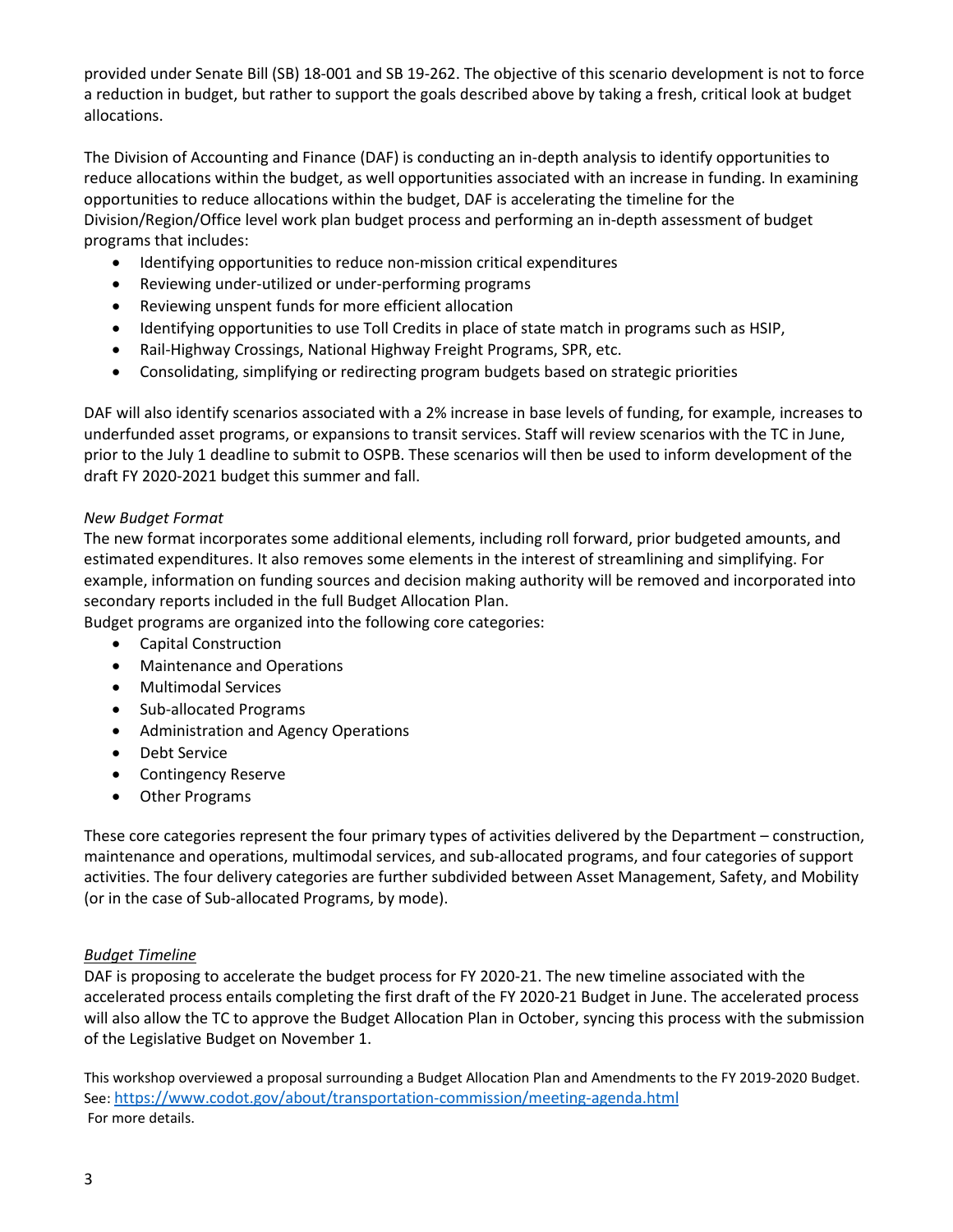### *Quarterly Budget Report*

**Purpose:** To provide the Commission with a quarterly report providing a comprehensive and current view of the CDOT budget for FY 2018-2019.

**Action:** No action requested.

The Fiscal Year 2018-2019 3rd Quarter Report (July 2018 – March 2019) is available at: https://www.codot.gov/business/budget/cdot-budget/current-budget-documents/fy-2018-19-quarterlybudgetreport/view

- Commissioner Thiebaut asked about if this review of CDOT expenses includes appropriated funds to CDOT.
- Jeff Sudmeier, CDOT Chief Financial Officer, responded, yes. CDOT does have less flexibility to reduce funds than other agencies for varying funding sources, but will look at reductions across the board.
- Commissioner Thiebaut noted that he interprets this harmonizing with new Statewide Planning process and multimodal systems to see where our priorities are. At the Prowers County Meeting, county representatives noted that they have had the same transportation priorities for 20 years, but these priorities have yet to be funded.
- Jeff Sudmeier explained that the submitted baseline budget to go to the Governor is the budget less enterprises and SB 1 funds. The process is to identify where CDOT can reduce expenditures by 5% (\$89million) and where place 2% (\$36 million)?
- This process is a good exercise to prepare for when reduced revenues occur. We examine cut backs we don't want to do, but would provide opportunities to cut spending to allow flexibility. Identify the none mission critical expenditures, and consider how to fund under-performing programs. There has been much coordination with the Office of State Budget (OSB) and CDOT. This is an informative exercise with utility. The plan is to ask TC for feedback next month, confirm our approach, and to adopt for a July 1 deadline.
- Attachment A is proposed timeline for FY 2021 budget that is in your packet. We hope to bring budget scenarios to the TC in June. Also a draft FY 2021 budget is being drafted a bit earlier than usual, with September discussion item, and an October approval by the TC. Also will bring the FY 2020 budget to be effective in July 2019.
- Commissioner Hofmeister asked about the concept presented previously to eliminate the term budget and start using the term allocation.
- Jeff explained that via statute, CDOT is required to develop a budget. So term budget is still needed. However, staff is moving towards providing the TC with a more complete picture of finances that includes allocations.
- Core objectives in mind for new format were described.
- Proposed format explained today was for the purpose of gathering for TC input on core functions and support functions.
- A new one-page budget format is provided that simplifies items by consolidating some smaller programs to reduce complexity and breaking out others where it seems appropriate. Gray highlighted categories are Core and Support functions and blue categories are sub-allocations. For example, Intelligent Transportation System (ITS) Maintenance and Traffic Signals were combined and CDOT local programs and transit & multimodal under sub-allocated programs are now distinct.
- Commissioner Zink asked about if the RTDs are considered under administration.
- Jeff Sudmeier explained that administration is defined by statute. Most Executive Management Team (EMT) members including RTDs are identified as administrative costs.
- Columns on the one-page budget have also changed– some were removed, and are reported in suballocation reports.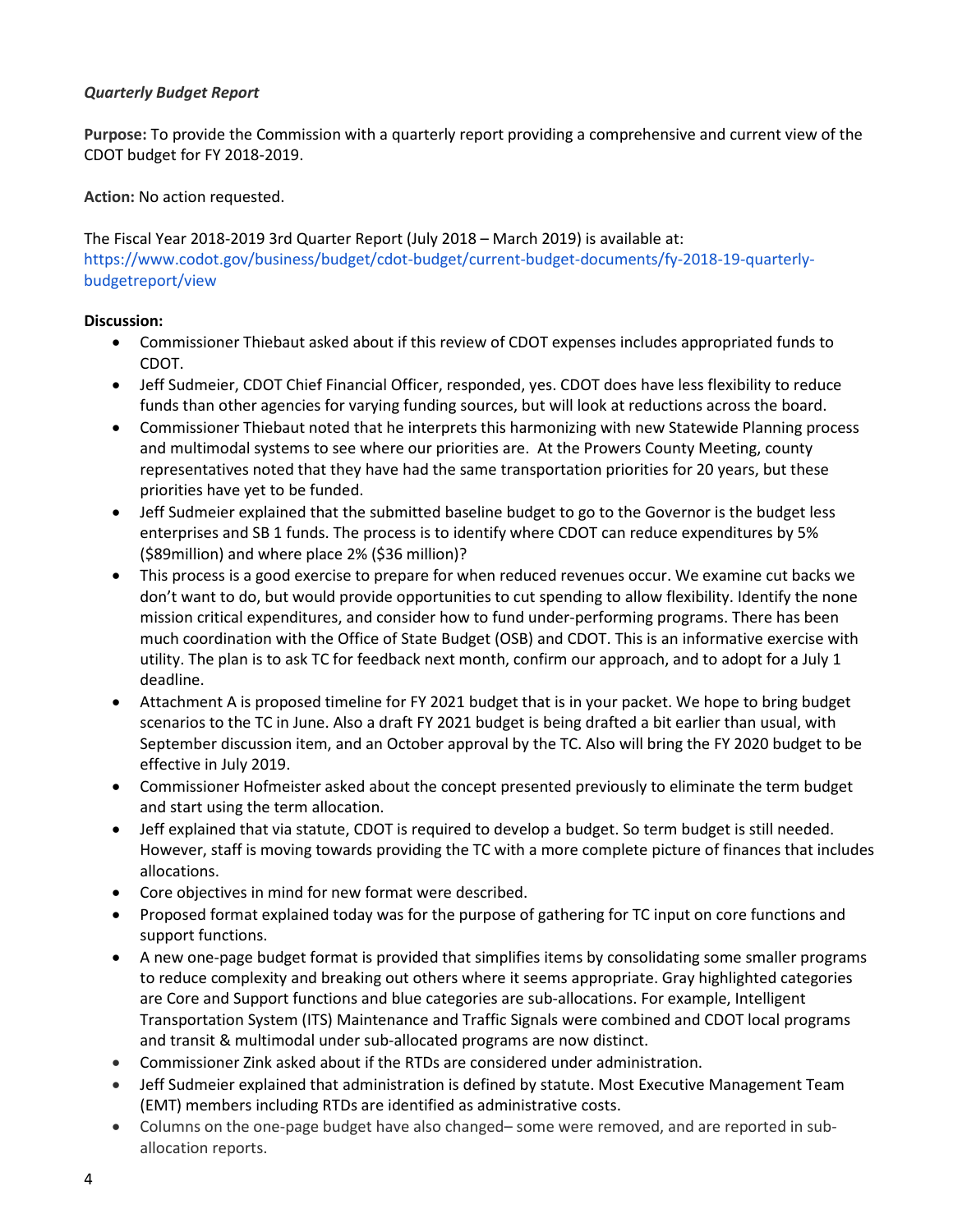- Roll-forward reporting between fiscal years was described and were noted as estimates. More regular amendments to the budget may occur.
- Commissioner Zink asked if the monthly budget supplements are reported in this new format.
- Jeff responded that generally any item that changes the budget is reported to the TC as the TC approves all budget changes.
- FY 2021 initially was considered the first year for developing into this new format, but we may also do for FY 2020.
- Commissioner Gilliland asked if the TC would see this format monthly, or only for big amendments.
- Jeff Sudmeier noted that an updated look of quarterly budget report will also reflect this change in format. We will probably bring to TC monthly a report that highlights project level expenditures and other changes
- In terms of project level status reporting, Josh Laipply will oversee those reports.
- From the budget perspective that is the CFO's domain, and this will be reported monthly; it will be up to the TC to decide how often to check-in to project status compared to budget expenditure expectations.
- Jeff Sudmeier explained that he plans on doing some threshold reporting to highlight deviation from anticipated expenditures.
- Commissioner Scott asked if it would be possible to add links to line items to go deeper into details.
- Jeff Sudmeier noted that the budget allocation reports will be revamped and will be very detailed. Jeff also mentioned that if we phase in providing links for each line item, start at a higher level, this could eventually be accomplished.
- Commissioners Scott and Stuart both agreed that seeing the report monthly would be good to get familiar with it.
- Commissioner Gifford commented that she thinks quarterly reports to TC would be preferable.
- Jeff Sudmeier anticipates activity changes every month so he will bring reports to TC every month but the level of TC action requested may vary. Staff can post the report too for TC members to access.
- Commission Hall asked about what is an amendment vs. a supplement.
- Jeff Sudmeier explained that supplements don't change the budget amount project level changes to add budget is a supplement, and amendments are bigger changes that impact the budget.
- Commissioner Gilliland wants to see what changes look like next month before the TC comments on the new format.
- Jeff welcomes TC feedback on the new format any time and to discuss this more next month.
- Commissioner Scott expressed that he believes we are going in the right direction.

## **Small Business and Diversity Update Workshop (Josh Laipply, Greg Diehl)**

**Purpose:** This workshop intends to discuss the preliminary financial estimates and operational benefits of creating a campus that can accommodate, CDOT's Maintenance Training Academy (MTA), ITS Maintenance Work Unit and CDOT's Workforce Development Program, RISE.

**Action:** CDOT is requesting guidance from the Commission regarding construction of this joint use campus before seeking funding approval for the project in June, 2019.

**Details:** CDOT owns a 28-acre property in Adams County near 1-76 & Pecos that could house a permanent workforce training facility that would support the long-term needs of CDOT's internal and external workforce development programs as well as the needs of the ITS Maintenance Unit. This joint campus would allow CDOT to leverage classroom and training space for multiple purposes and add to the value of CDOT's internal training curriculum by allowing trainees to learn at an operational maintenance site which supports the CDOT Whole System Whole Safety initiative. The property is in an industrial area and is easily accessible via transit to residents of Denver's most historically underserved communities.

Additionally, this campus would allow for CDOT to complete activities like guardrail installation training that cannot be conducted using CDOT's existing facilities. Proper guardrail training is imperative to ensuring public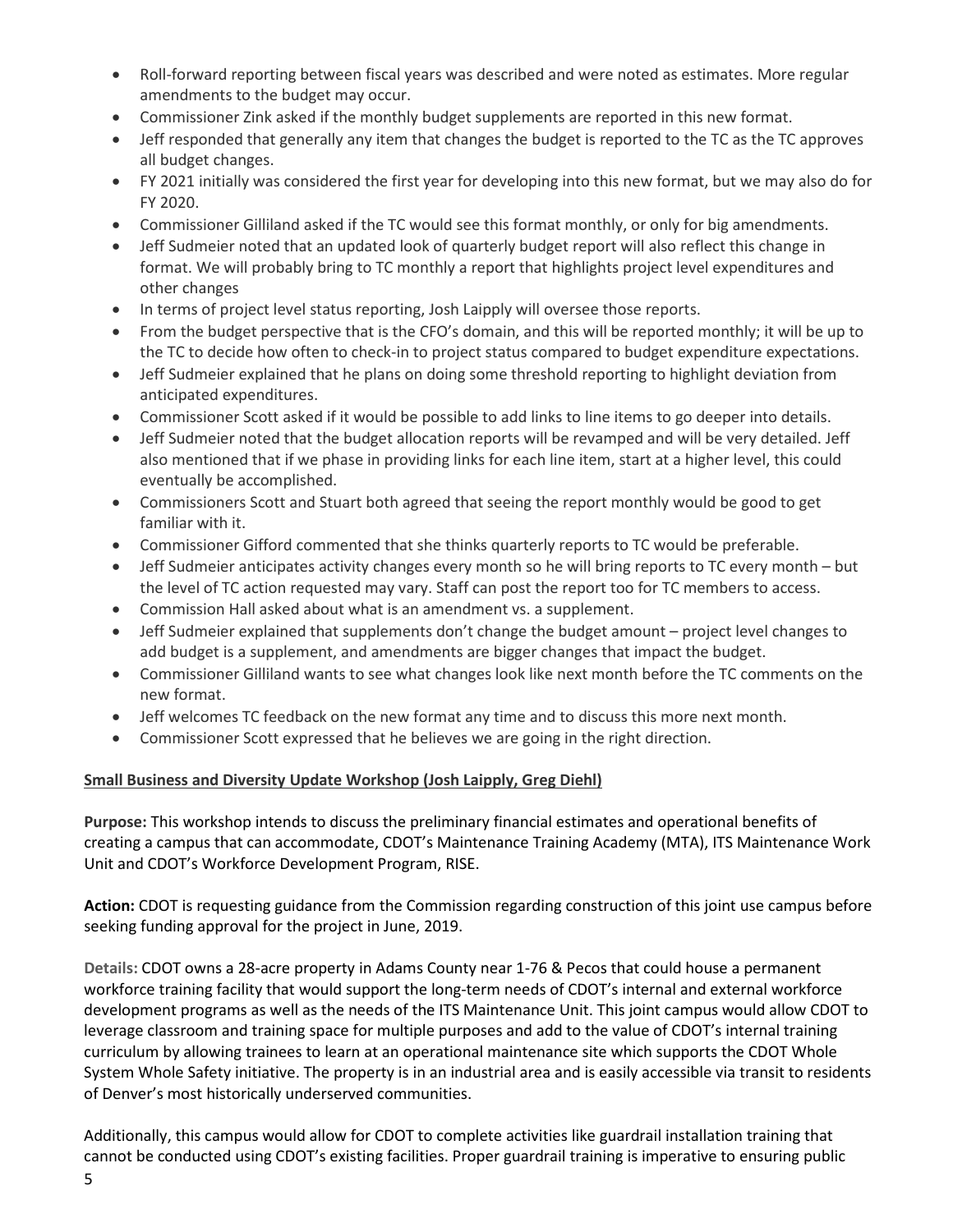safety and has been the subject of past litigation against CDOT. Conducting this sort of training limits CDOT's financial exposure and adds to the safety of the traveling public.

The approximate cost of development for a suitable structure is \$9.5 million, based on initial estimates. We anticipate that this project would breakeven in year ten and would represent over \$4 million in savings over a 20 year period. If CDOT does not build this campus, it will need to lease space for a Workforce Development Center and operate out of multiple sites with limited MTA training capacity. Additionally, CDOT will need to invest in a standalone ITS or Engineering facility to resolve the Colorado State Patrol (CSP) co-location issue in Golden.

- Build new facility for Workforce Development Training.
- Erica Downey with RISE program gave a presentation on the new joint facility proposed.
	- o Erica went over the need for a joint facility to serve multiple needs Workforce Development, Maintenance Training Academy, and ITS Maintenance Work Unit. Several locations were considered and the site with the least cost that met the criteria was at I-76 and Pecos.
	- o Commissioner Thiebaut asked about a similar facility for Pueblo.
	- o Erica responded that lessons learned for this model could be replicated in other areas of the state to address similar needs elsewhere.
	- o Commissioner Hofmeister expressed major concerns with such an investment in the metro area, when rural needs are not addressed. Thought the workforce development facility was temporary.
	- o Johnny Olson, CDOT Deputy Executive Director, noted \$9.5 million to save lives with this important training facility is a small amount to pay. This training is important and needed. The loss of the CDOT employee in Gypsum is to be avoided.
	- o Josh Laipply noted that he agreed with the concept the project would need to benefit CDOT beyond the workforce development program for 70 Central.
	- o Commissioner Hofmeister, commented that land value is the issue, and strongly recommended placing this facility in a rural area of the state.
	- o Josh Laipply commented that this is the first project of its type, with future opportunities for smaller rural facilities. In addition, CDOT does not want to take dollars away from maintenance, but use TC contingency funds instead.
	- o Commissioner Connell noted that the TC needs to understand in more detail where money comes from and how it is spent. We still see pavement condition issues in rural areas.
	- o Josh Laipply explained that CDOT did a cost benefit analysis on this project and looked at different options for funding, including financing and paying interest.
	- o Per Commissioner Connell, we need better communication prior to making decisions regarding what programs are preserved for expenditures.
	- o Johnny Olson commented that I don't want to take money from rural roads, we want to add.
	- o Locations of projects also take hotel costs into consideration, with less funding being made available for CDOT staff for in-state travel.
	- o Commissioner Gilliland would like to get this model in Denver established, then we have a model to consider for the future. In terms of workforce development, we didn't have skilled labor that is needed to construct projects. Lots of dangers and risks, and need heavy equipment and CDL drivers. This is an opportunity to do something about the skilled labor shortage. Having fields and tracks to practice on is important, vs classroom work. There are real and valid reasons for this.
	- $\circ$  Josh Laipply explained that the hope is to have TC approval in June, but we may need further discussion.
	- o More discussion occurred regarding the site selection process and the benefits associated with the proposed site.
	- o Josh Laipply mentioned that a funding partnership with Adams County is necessary to move forward with the proposed location.
	- o Commissioner Hofmeister asked about the distinction between the Traffic Incident Management facility in Douglas County and this proposed facility.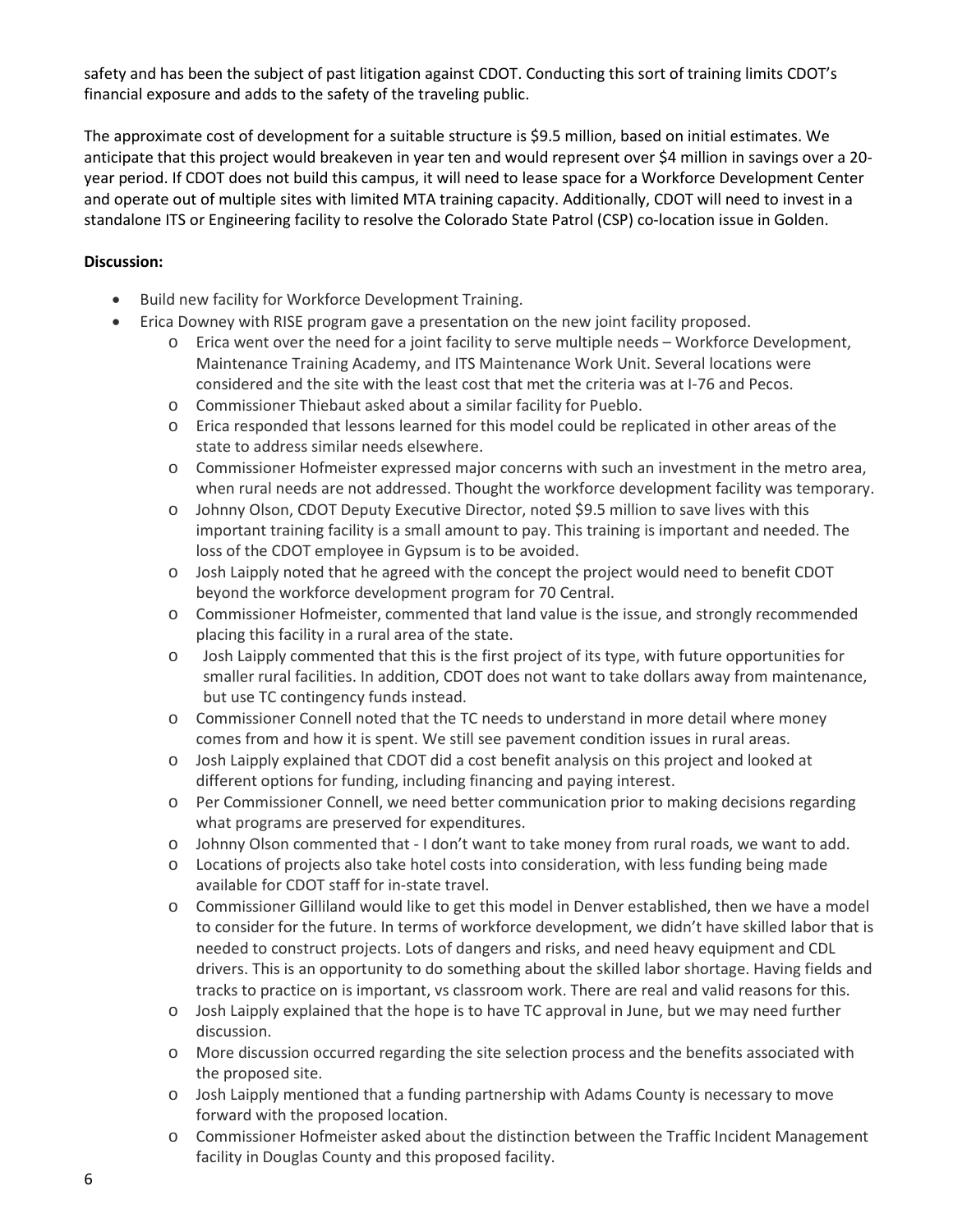o Josh Laipply and Kyle Lester, Division of Maintenance and Operations Director, jointly explained that the distinction is that the Douglas County facility is primarily a track with limited out buildings to provide space for vehicles during emergency responder training, to enhance response times and coordination between CDOT, and local emergency responders and towing companies; whereas, the training proposed in Adams County would be employee training to operate CDOT maintenance vehicles/trucks.

## **Statewide Planning Committee (Rebecca White)**

- **Attendees** Introductions: Committee Members Commissioners: Karen Stuart, Ed Peterson, Sidny Zink, Rocky Scott, Steven Hofmeister, and STAC Chair, Vince Rogalski
- A Planning Process Status Update was provided by Rebecca White

## *County Meetings*

Staff has begun the process of meeting with the counties as part of the Project Priority Programming Process (4P), and has met with seven counties to date. These counties are: Crowley, Gunnison, Kiowa, Mesa, Montrose, Otero, and Prowers. The reaction to the new planning approach at the county meetings has been positive and productive.

### *Launch Event*

CDOT is planning a launch event to kick-off the Statewide Transportation Plan. The main objectives of the launch event are to:

- Hold a press conference to generate broadcast, online and print media coverage around the state.
- Premiere a Statewide Plan video that highlights CDOT's accomplishments over the last few years, the transportation challenges still facing Colorado and introduces the new public engagement tool on CDOT's website. The video will follow the theme of "walk in my shoes." In addition to being hosted on CDOT's website, the video will also be included with the media kit that will be provided to the media immediately following the event.
- Demonstrate the new public engagement survey tool and encourage the public to take the survey.

## *Public Engagement*

One key aspect of effectively engaging the public in the Statewide Plan is having a strong, recognizable brand. The brand for this plan is: "Your Transportation Plan" with the tagline "Connections. Choice. Colorado for All." CDOT is designing a new webpage hosted on the CDOT website with the web address YourTransportationPlan.com. This dedicated webpage will be the central platform for all public engagement and serve as the launching point for interactive surveys. CDOT will be utilizing an interactive survey tool will allow the public to:

- Identify their top transportation trends and issues
- Map their transportation concerns
- Rate goals and strategies for improving our transportation system
- Link them with other areas of interest on the CDOT website for more information and updates

- Commissioners Hall commented that for one of the first county meetings in her area, Gunnison, that the County Commissioners were surprised on the county focus when county transportation is intertwined. The County started with identifying projects outside of their county.
- Vince Rogalski, STAC Chair, noted that the right questions were asked by the County Commissioners in Gunnison Valley. TPR meetings are happening also that will start the broader conversation.
- Commissioner Thiebaut noted that the Southeast TPR Commissioners wonder how different the planning process is, they state their priorities for several years, and then none of them are funded. The feeling is data is shared, shelved and regurgitated.
- Commissioner Gilliland suggested that for the new planning piece with County Commissioners, that a description of the broader focus and the expectation to include more stakeholders to county meetings (not just county commissioners) needs to be communicated.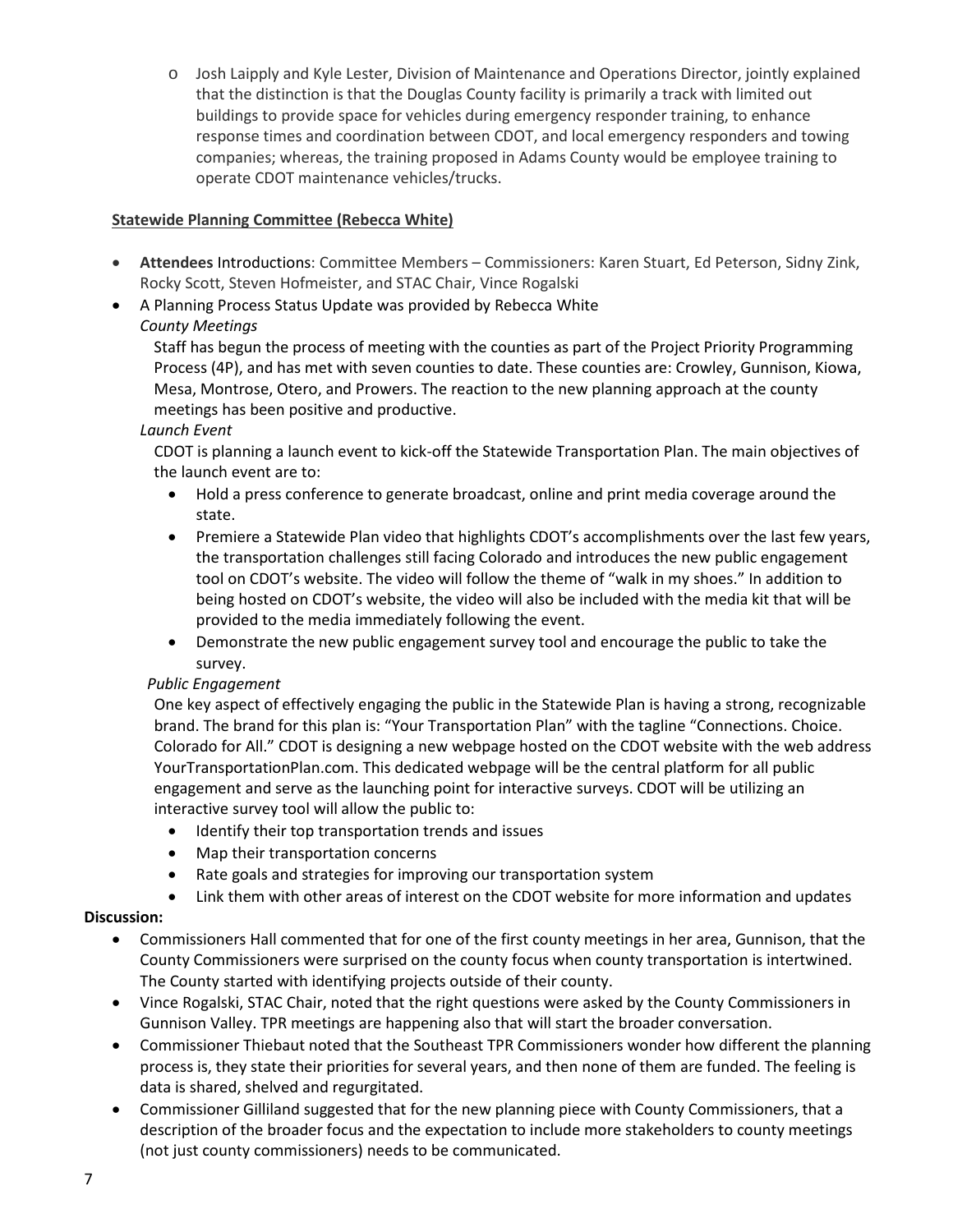- Rebecca White explained that she is developing a letter to address Commissioner Gilliland comments.
- A Web Survey tool is getting ready for Friday also. CDOT Staff is getting excited to roll this out. This tool will help CDOT identify stakeholder sense of priorities and top strategies.
- Commissioner Scott stressed the importance to get cities involved too.
- Rebecca explained that public works and city managers are getting invited too. The biggest change is transit being included.
- Rebecca is going to the Colorado Municipal League (CML) Conference this year in an effort to target city officials, and will send a letter describing the planning process and how to engage via the CML email distribution list.
- Mike McVaugh, Region 5 Transportation Director explained that they have long list of cities and other stakeholders – each agency in each county are invited. Mike re-emphasized the TPR meetings planned as part of the process. The Statewide Travel Model data will help discussions tremendously.
- Commissioner Hofmeister reiterated his concerns with focusing on planning instead of funding projects to improve rural transportation systems, and the need to follow through with rural priorities. The vote on the \$250 million going to the I-25 North project was cited as a key example of major money flowing to the urban areas.
- Commissioner Connell noted that in Northwest Colorado stakeholders thought making a list of priorities was enough to make things happen. Planning to attend a four hour meeting next Thursday, where our TPR will work on getting projects shovel ready. Rural areas need to get folks involved more to accomplish projects. The RAMP program was audited, but RAMP was the biggest of unique ideas to handle cash to get projects completed. We need to do more of shovel readying, and I-25 and I-70 are important too. However, rural roads are a safety concern with condition. We can't forgot the rural areas, and thank you to CDOT STAC and staff for their hard work and support.

## **Statewide Travel Model – Erik Sabina**

#### *Details*

CDOT's statewide travel model is now operational, and tested against real world data to ensure accuracy (for example, comparing its estimates of roadway volume against CDOT traffic counts.) We have simulated a number of scenarios depicting the years 2010, 2015, 2030 and 2045. We are preparing the model for use on several key projects, including the Statewide Transportation Plan and the Front Range Rail corridor study. A few highlights of its results:

- o Total vehicle miles (cars/trucks) driven in the state was 131 million in 2015, and is projected to be 178 million in 2030 and 211 million in 2045 (this growth driven heavily by growth of population and jobs in the state.)
- o The 2030 and 2045 scenarios are no-build. Build scenarios could show somewhat higher VMT.
- o North I-25 travel time highlights:
	- An I-25 travel time analysis was done for the 2011 North I-25 EIS that showed AM peak hour travel time from
	- Wellington (north of Fort Collins) to 20th Street @ I-25 in downtown Denver **for the year 2004 at 66 minutes**;
	- The travel model estimates that in **2015** (prior to any managed lane development) **that the same trip took 86 minutes**;
	- Our model estimates that in **2030**, with no improvements beyond the 2015 network (a "no build" analysis), **the same trip would take 141 minutes**;
	- In **2045**, a "no build" analysis estimates **this trip would take 196 minutes**.
- o Note that CDOT has already built more than what is included in this no-build analysis, particularly the managed lane between US-36 and 120th Avenue, and has more highway improvements programmed. We are creating a 2030 "Build" scenario, which will show these effects.

#### **Discussion:**

• Erik Sabina, CDOT Information Management Branch Manager noted that this new statewide travel model at CDOT is one of the most detailed state travel models.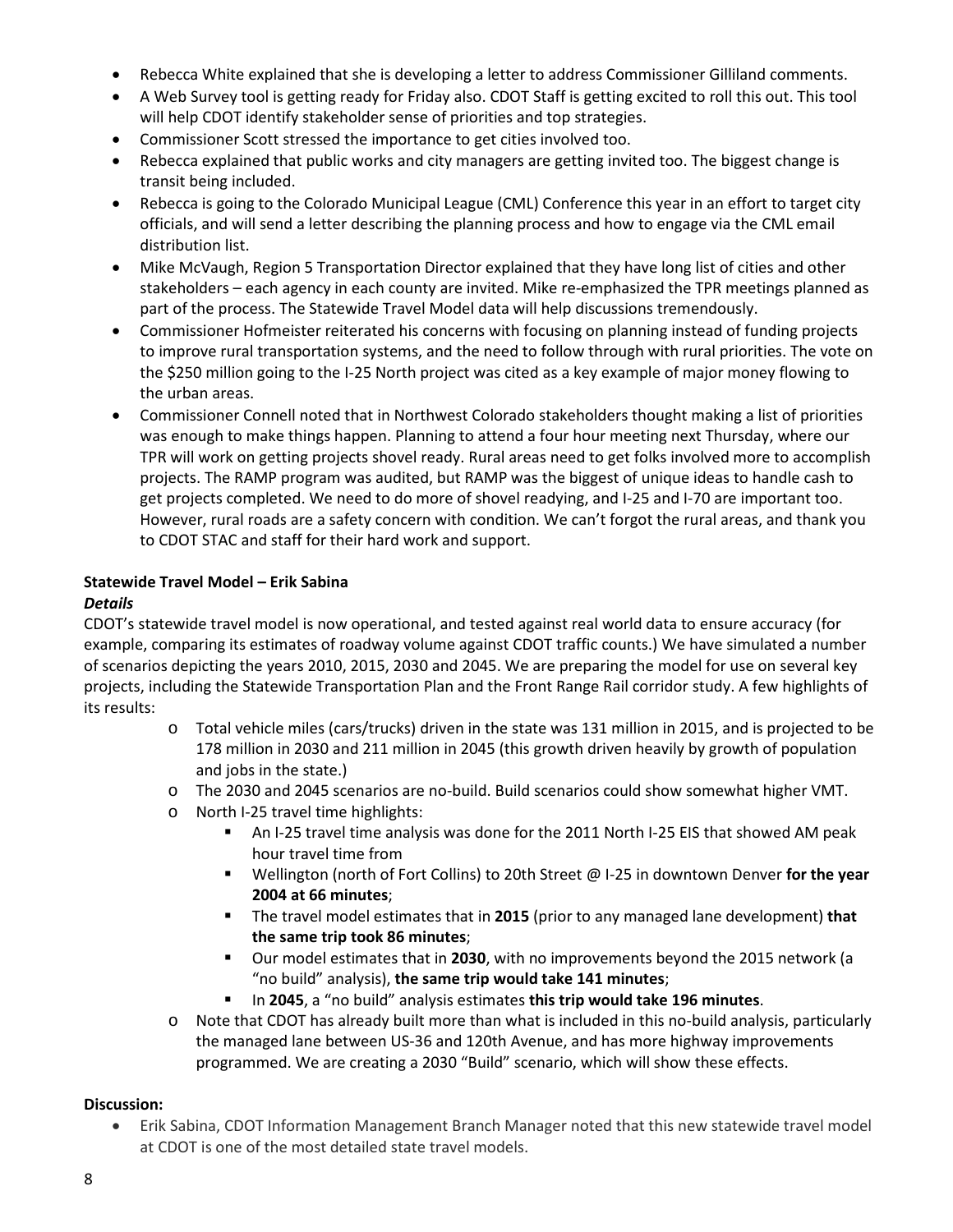- Households and jobs are depicted and mapped at individual addresses, mechanics of system, revenue on transit and managed lanes, travel times. Try to determine how people make transportation trip/tour decisions.
- Information came from survey in 2010 for Front Range Area. A 2020 Survey for the whole state is planned.
- The travel model computes a travel diary for each person.
- Many planning scenarios have been run within the model.
- Will continue to improve and enhance this model as it is new. Can do Transit demand, toll effects, nonmotorized demand (bike and pedestrians).
- Working with MPOs on their models too, and CDOT is assuming their model information for their MPO areas.
- Commissioner Gilliland asked if the model could estimate the amount of truck traffic off of I-25 to SH 71 if SH 71 had improvements to accommodate trucks.
- Erik answered yes. Commissioner Gilliland can tell team to check-in with Erik.
- Erik noted that all requests for model runs can go to him.
- Commissioner Stuart noted the issue for local governments is what actually happens vs. what is projected to happen. The model is only as good as data that is installed. Eventually the desire would be to get models to do runs in real time.
- Erik Sabina commented that it is a continuous process to play catch-up, e.g., including electric scooters into the mode types.

Risk and Planning Process– Rebecca White and William Johnson

Under direction of Director Lew, staff have brought a number of risk and resiliency efforts together into one illustrative process that will be integrated in the Transportation Asset Management (TAM) program and asset management plan. The process includes:

## 1. Criticality analysis

- o Adopted from the I-70 Corridor Risk & Resilience Pilot, the criticality score reflects Average Annual Daily Traffic, roadway classification, freight, tourism, a Social Vulnerability Index, and system redundancy.
- o Used as an input within CDOT's asset model—the Asset Investment Management System—to provide information used in project selection and prioritization.

## 2. Database of damaged assets

- o Extend the analysis of damaged assets to all CDOT TAM asset classes for all mainline highways.
- o Staff performed a historical analysis of damaged assets that included Emergency Response events and other, more frequent, risk events.
- 3. Risk Register
	- o Developed to be scalable from the agency level to the project or asset level. The register included in the asset management plan will include enterprise and programmatic risks that affect all asset classes.
	- o Provides a tool to document and store information on risk events, risk likelihood, direct consequences, and vulnerability.
	- o Supports the vulnerability assessment calculation developed from the I-70 Corridor Risk & Resilience Pilot, where Risk (score) = Consequences X Vulnerability X Threat.
- 4. Framework for analyzing reasonable alternative strategies to address specific risks
	- o The process supports the development of reasonable alternative strategies to manage risks and provides
	- o information that can be used to invest in lowering CDOT risks.
	- o The risk register is used to analyze the change in vulnerability from different approaches to replacing damaged assets, and provides a framework for staff to compare benefit/cost of those strategies.

The TAMP will also include information to achieve minimum FHWA requirements besides risk and resilience, which include:

1. Summary listing of NHS pavement and bridge assets, including a description of asset condition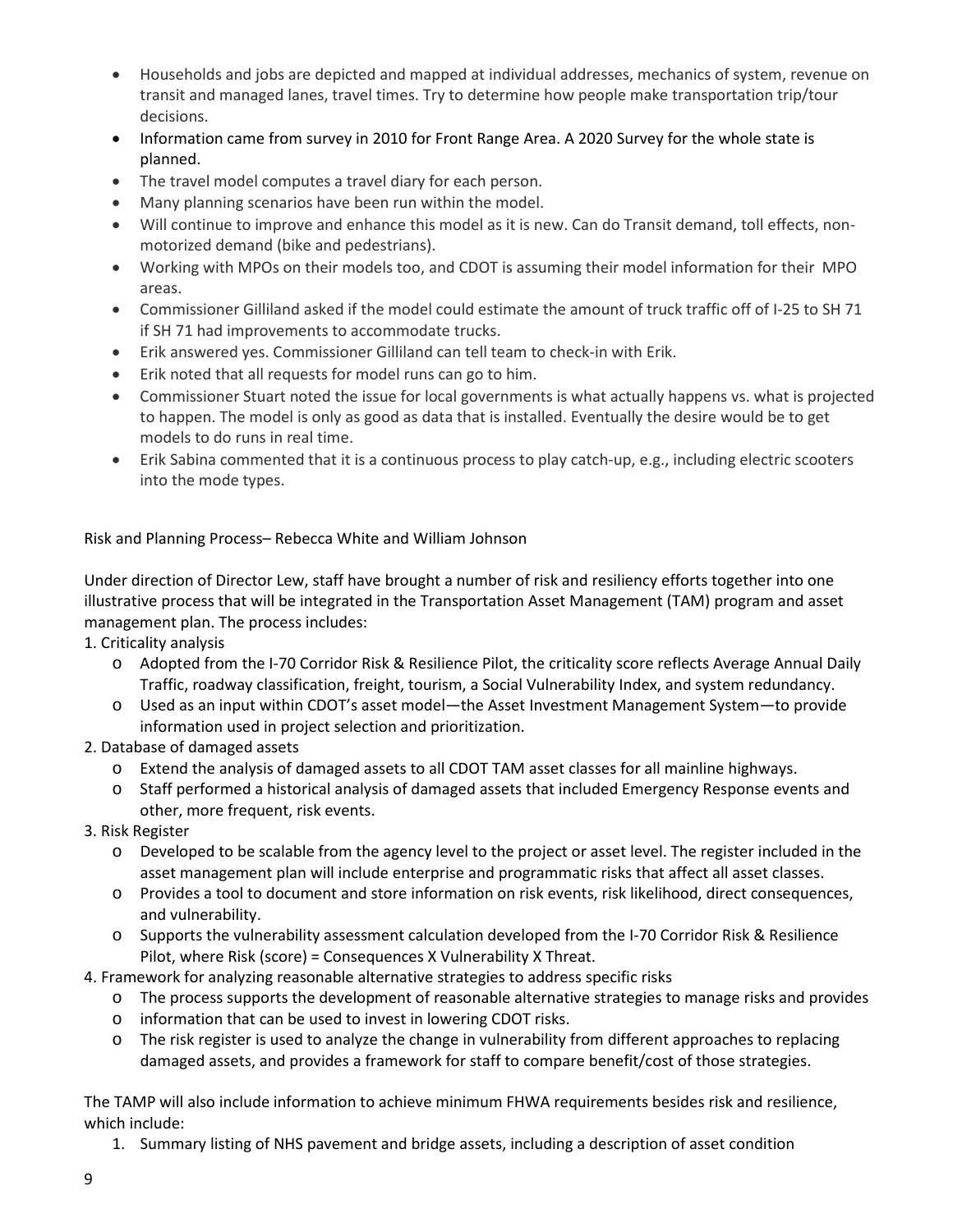- 2. Asset management measures and state DOT targets for asset condition—as adopted by the TC in April 2018
- 3. Performance gap analysis
- 4. Life-cycle planning
- 5. Risk analysis, including summaries of evaluations of assets damaged more than once in emergency events
- 6. Financial plan
- 7. Investment strategies

#### **Discussion:**

- Commissioner Connell noted that we need this damage data for assets in rural areas.
- William Johnson responded that we do infrastructure condition assessment every year continuously.
- The TAMP requires us to do a Risk Register for each asset.
- Concept is to develop reasonable alternative strategies to harden facilities. TAMP plan is due in June to submit to FHWA.

#### **Formula Programs and Program Distribution– Rebecca White and Tim Kirby**

Staff proposes that the Commission move forward with recommendations for Metro Planning Program (Metro-PL), Surface

Transportation – Metro (STP-Metro), and Transportation Alternative Program (TAP) as agreed to by the Statewide Plan

Committee at its February 2019 meeting:

• Metro Planning (Metro–PL):

o Statewide Plan Committee Recommendation: Use current formula and apply growth rate to minimum floor Metropolitan Planning Organizations (MPOs) of 3% and hold constant; Revisit during the next round of Program Distribution.

o Proposed Formula: Distribution based on population of MPO with a minimum dollar base of \$340K to Grand Valley MPO and \$360K to PACOG.

- Surface Transportation Metro (STP-Metro):
	- o Statewide Plan Committee Recommendation: Maintain current STP Metro formula.
	- o Proposed Formula: Funds to be sub-allocated to MPOs that are Transportation
	- Management Areas (TMAs) on the basis of population of the TMA Urbanized Areas (UZAs).
- Transportation Alternative Program (TAP):
	- o Statewide Plan Committee Recommendation: Maintain current TAP formula.
		- o Proposed Formula:
			- For the 50% of funding can be spent anywhere in state us a distribution formula of 45% vehicle miles traveled (congestion), 40% lane miles (extent of the system), and 15% truck vehicle miles traveled (economic vitality).

 For the 50% of funding allocated based on population, 50% of funding allocated based on population to be spent in TMAs based on UZA population and 50% of funding allocated to non-TMA areas of CDOT regions based on population.

#### Next Steps

• Adoption of the remaining Statewide Plan Formula Programs at the conclusion of the planning process.

- Commissioner Connell commented that in many instances larger communities get too much money and we should revisit historic calculations. Just give this some thought.
- Commissioner Stuart explained that the distribution based on population is federally mandated for programs and CDOT does not decide.
- For the Transportation Alternative Program the discretionary 50% of funds used a historic Regional Priority Program (RPP) formula.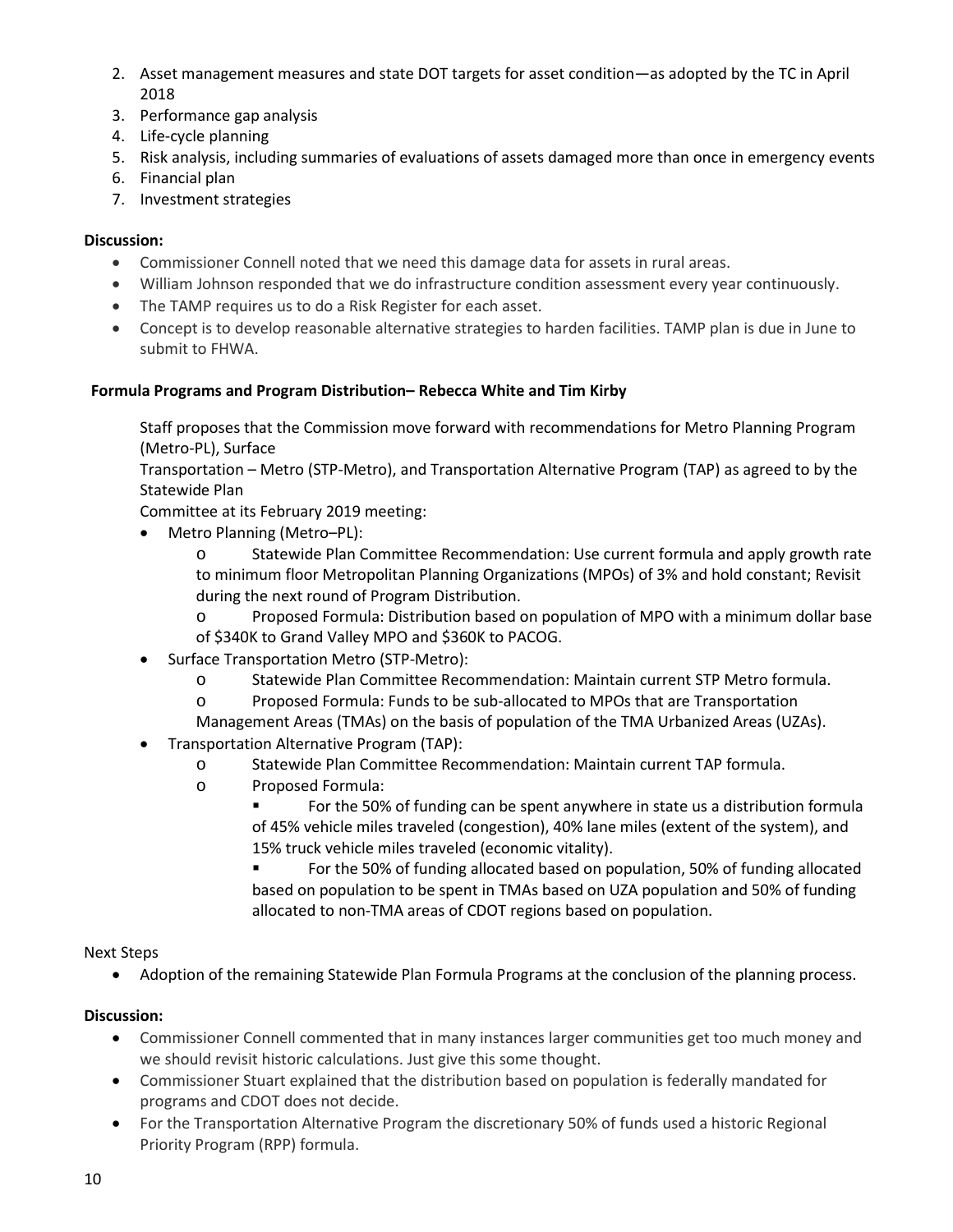- Commissioner Scott asked if the formulas reflect CDOT's Investment strategy.
- Program Distribution is calculated for all CDOT Programs.
- TC has discretion for a few of the programs.
- Commissioner Stuart reminded Committee members and Commission members that the TC already agreed to these.
- Rebecca White explained we are asking for an approval of these three programs only, and that were these three were already approved by TC at previous workshop.
- Use input from the current planning process occurring this summer for the remaining, RPP, CMAQ, and FASTER Safety program in developing proposed distribution formulas.
- The three program formulas approved now, will be effective July 1, 2019.

# **CDOT Contingency Liability Associated with the Enterprises (Jeff Sudmeier and Nick Farber)**

**Purpose:** The purpose of this workshop is to respond to a TC request for a contingent liability analysis as it relates to the High Performance Transportation Enterprise (HPTE) and Bridge Enterprise (BE), jointly referred to as the Enterprises.

**Action:** No TC action is being requested and the purpose of this item is informational only.

# **Discussion:**

- This workshop is in response to a TC request to more fully understand liability for CDOT backstop to Enterprise debt.
- A presentation highlighting CDOT, HPTE and BE debt service was discussed.
- The key question to understand is what makes a CDOT backstop contingent liability for HPTE a true liability for CDOT.
	- o BE gets its money from vehicle registration. If vehicle registrations were to decrease significantly, they potentially could cause CDOT liability
	- o Overall, HPTE possesses more risk for a CDOT liability than the BE revenues do
	- o If an economic decline occurs where less revenue goes to HTPE than CDOT would have a true liability.
	- o HPTE has benefited from CDOT signing for lower interest loans.
	- o HPTE has evaluated their debt services and trends with revenues and believes it can withstand a 10% decline in revenue can still cover itself out to 2026, without needing a backstop loan from CDOT.
- Kathy Young explained that a loan from CDOT to HPTE is not a TABOR violation. Same is true for BE. Nick Farber, Interim HPTE Director, noted that a backstop for US 36, HPTE needed CDOT backstop and other deals started, to obtain better loan interest rates.
- As the toll express network grows, under HPTE in state statute, HPTE is allowed to expend surface transportation integrated with project. It is anticipated no further backstop requirements are needed. HPTE will get network credits, and eventually all financing will be under HPTE alone by 2026.

## **Transit and Intermodal (T&I) Committee (David Krutsinger)**

## **Committee Attendees:** All were present.

- **Introductions / Overview / T & I Minutes approval (March 2019) Minutes were approved.**
- SB 267 / Overview of Two Proposed Projects Sharon Terranova, Division of Transit and Rail (DTR) Planning Manager described the components of these two projects
	- o **Troy Hill Bus Storage Facility** that will have 10 (7 for existing buses and 3 for the future) bus bays, be climate controlled, and be a facility for Bustang buses joined with the CDOT Region 2 vehicle storage facility. The design for this project has been funded, DTR is looking for construction funding working with Region 2. This project will also include providing a light maintenance facility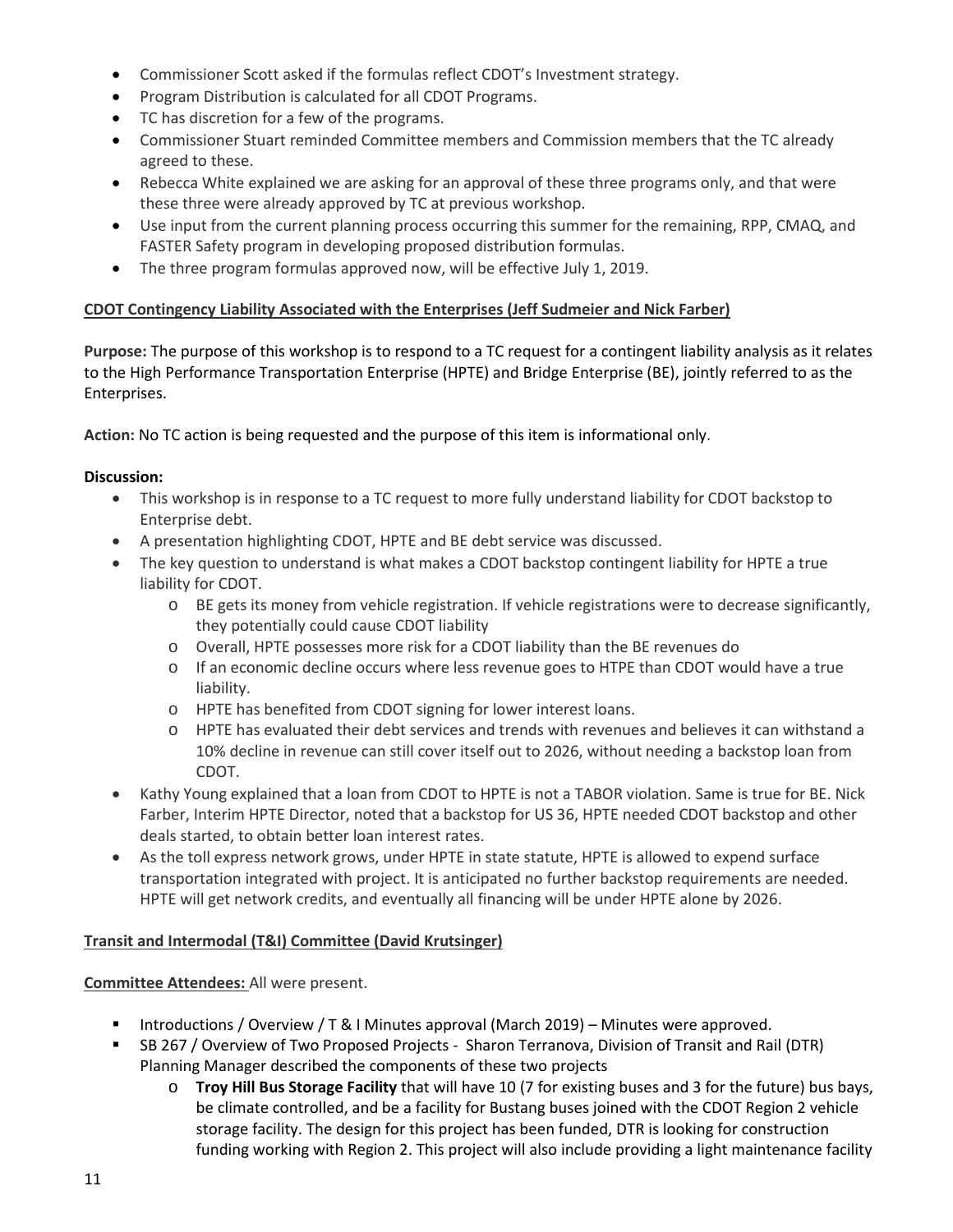where buses can be washed in their bays. Hail damage from being left out in the element and security issues, e.g. a battery theft, will no longer be concerns with this indoor facility having protection from the weather and being secured. Other benefits include the capability to service toilets on site (reducing service costs) and a decrease in non-revenue service, with buses being closer into their service area routes. Funding request for this project is \$3 million.

- o **I-25/SH 56 Berthoud Transit Station** This project replaces the existing carpool lot, as was recommended by The North I-25 Environmental Impact Statement (EIS), would increase mobility throughout the Front Range Corridor, would allow I-25 North segment 6 to begin construction in spring 2020. Funding request for this project is \$0.7 million.
- o Commissioner Hall asked if there would be an underground tunnel for this project.
- o The design that is anticipated plans to use SH 56, and will not need a tunnel or elevator.
- o Commissioner Peterson supported this effort and noted it is important to piggy-back and leverage funds as these projects do.
- o Commissioner Stuart likes this idea a lot with the stop located in the center of the roadway, as along– I-25 between 84<sup>th</sup> and 88<sup>th</sup> – currently buses must cross over multiple lanes to get from left HOV lane to Park-n-rides on the right side of the roadway.
- o Commissioner Thiebaut motioned to approve these two proposals go to TC for approval tomorrow. The Committee passed this motion to move forward.
- SB 228 Transfer of \$2.5 million for Bus Replacement Fund
	- o DTR staff is requesting a delay for proposed fare increase, and include fare increases later in the Bustang expansion program instead.
	- o Requesting \$2.5 million for fleet replacement costs for two years.
	- o Commissioner Thiebaut asked about projects identified for year two SB 267 projects Pueblo Park-n-Ride. What other projects?
		- David Krutsinger, DTR Director, will bring a project list by end of this year after planning process is complete and input from stakeholders is considered.
		- **EXECOMMISSIONER Gilliland supports this funding.**
		- The T&I Committee agreed to move the request to the full TC to approve a \$2.5 million fleet preservation fund for Bustang.
- T&I Informational Items were presented by David Krutsinger
	- o SB 18-001 Multi Modal Options Fund (MMOF)
		- Ann Rajewski of CASTA is here to answer questions of MMOF Committee recommendations, as she is a committee member. The Committee convened three times.
		- **MMOF Committee recommendations included:** 
			- 5% off the top (or \$4 Million of \$80.12) for administration, reporting, environmental/design reviews. To be adjusted later based on actual project selection.
			- ₋ 81% of remaining \$76.12 to the five urban areas (MPOs), 19% to the ten rural planning regions (TPRs)
			- ₋ Two sub-allocation formulas, one urban, and the other rural, to each of the fifteen areas of the state, with particular population and employment factors relevant to urban and rural areas.
			- Match "relief" or reduction to be decided at the fifteen regions (TPRs) of the state. CDOT provided data to support that decision-making.
			- General expectation that minimum transit project size of \$25,000, and minimum capital project size of \$150,000 would be observed for project selections, with reasonable bundling of smaller projects encouraged to reach these minimums
		- Commissioner Hall noted that transit is important in rural areas; people are aging and getting folks to medical services is important; Bustang service- people are using this.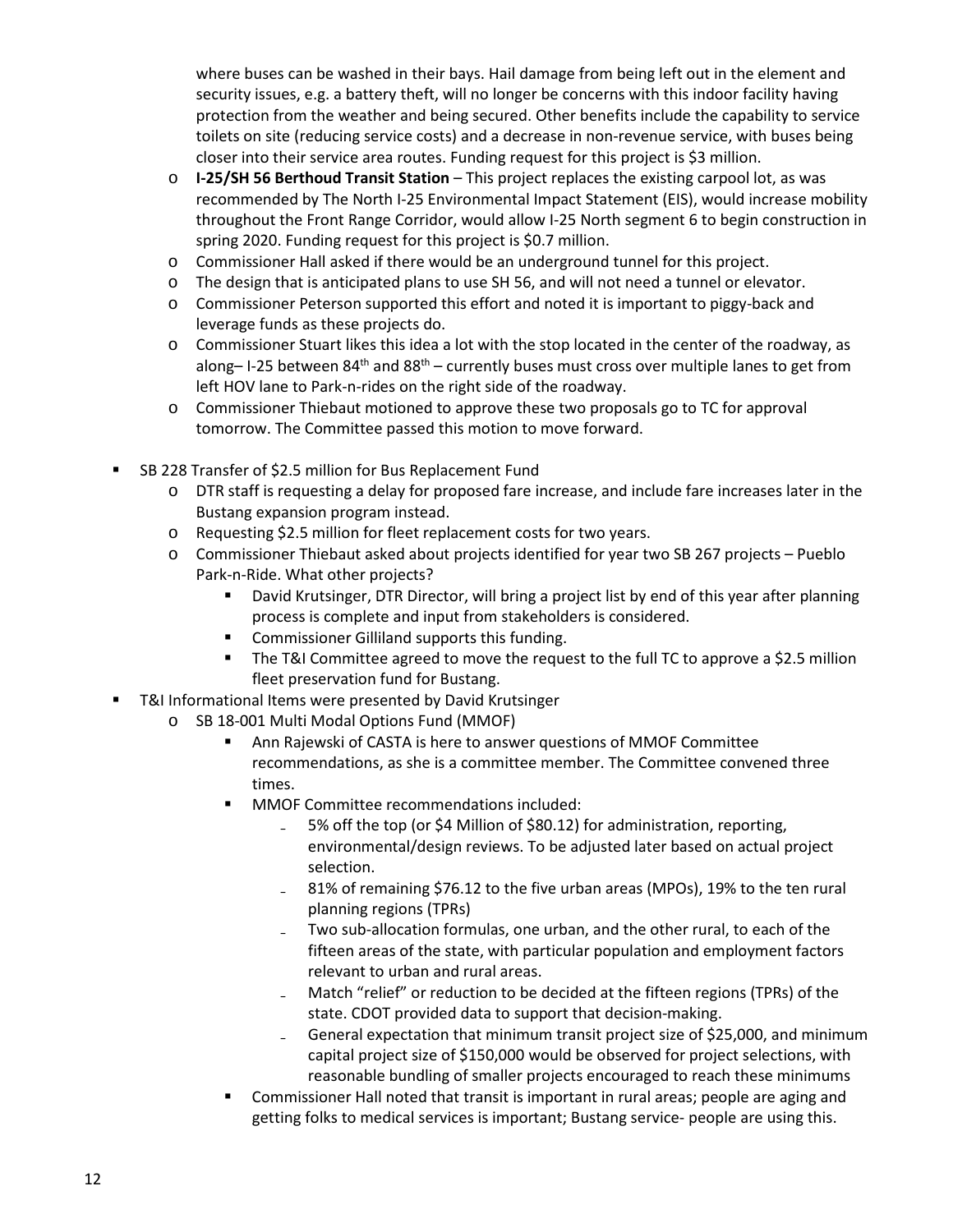Need transit resources in outlying areas. Urban areas think rural areas don't need transit, but we do.

- Access for veterans to health care, such as Veteran Administration (VA) facilities and other resources in context of transit is an important consideration.
- **Commissioner Thiebaut requested more information on match relief recommendations.** Asked to explain it a bit more. David explained data was given to TPRs to determine match relief based on population and economic risk factors. TPRs then decide match relief for a project.
- Commissioner Peterson noted that this puts the onus on locals submitting projects. He supports this concept.
- Commissioner Thiebaut wanted to know if a community has recourse if they are denied funding, or if they have an appeal process.
- David Krutsinger noted that CDOT has an existing appeal process that TPRs could use.
- Rebecca White explained that the next steps are a staff recommendation going to the TC next month, and will ask the TC to move forward from there.
- o Bustang Expansion Concept
	- DTR is starting to explore options, and developed a rough preliminary list of potential projects and "back of the envelope" project cost estimates
	- **These projects still need funding sources identified for them**
	- Commissioner Hall asked about the need for a Cheyenne to Fort Collins service. Johnny Olson explained that many veterans go the VA facilities in Cheyenne.
	- Commissioner Scott asked about establishing criteria for these projects and when will DTR come back to TC with more details.
	- **David Krutsinger commented that DTR will come back over the summer and is doing a** similar exercise for Outrider service too.
	- Commissioner Peterson feels that this list is almost too premature to present
	- Commissioner Gilliland partnerships with ski areas for Snow Bus need to define partnerships as benefactors – see if they can contribute funds to implement these.
	- Bustang and its success makes this more attractive to potential partners.
	- Commissioner Connell mentioned that communities like Steamboat Springs usually raise taxes to get funding for community transit projects.
- o Bustang Quarterly Report overall, Bustang is doing very well
	- Fare box recovery is very high at 64%
	- Ridership is up over 30%
- o Outrider Quarterly report indicated that all is holding steady. We tripled ridership with Colorado Springs connection established to Lamar.
- o Commissioner Peterson noted that the workforce development program is linked to this with need for skilled drivers.
- o Transit Grants Quarterly Report & RFP Update remains strong program doing well
- $\circ$  Rail Commission updated reported that the Request for Proposal (RFP) with a blended team approach to retain a consultant to develop a rail service plan and a NEPA document will be released soon with a Notice to Proceed expected in August 2019.

# **Transportation Commission Regular Meeting Thursday, May 16, 2019, 9:30 am – 11:30 am**

## **Audience Participation**

• Harry Camp, representing property owners along SH 149 south of Lake City, asked the TC to delay action on a pilot project on off-highway vehicle use of a state highway until after a municipal election in July that will have a ballot issue on the issue. (See the notes near the bottom of this document.)

## **Call to Order, Roll Call:**

All were present.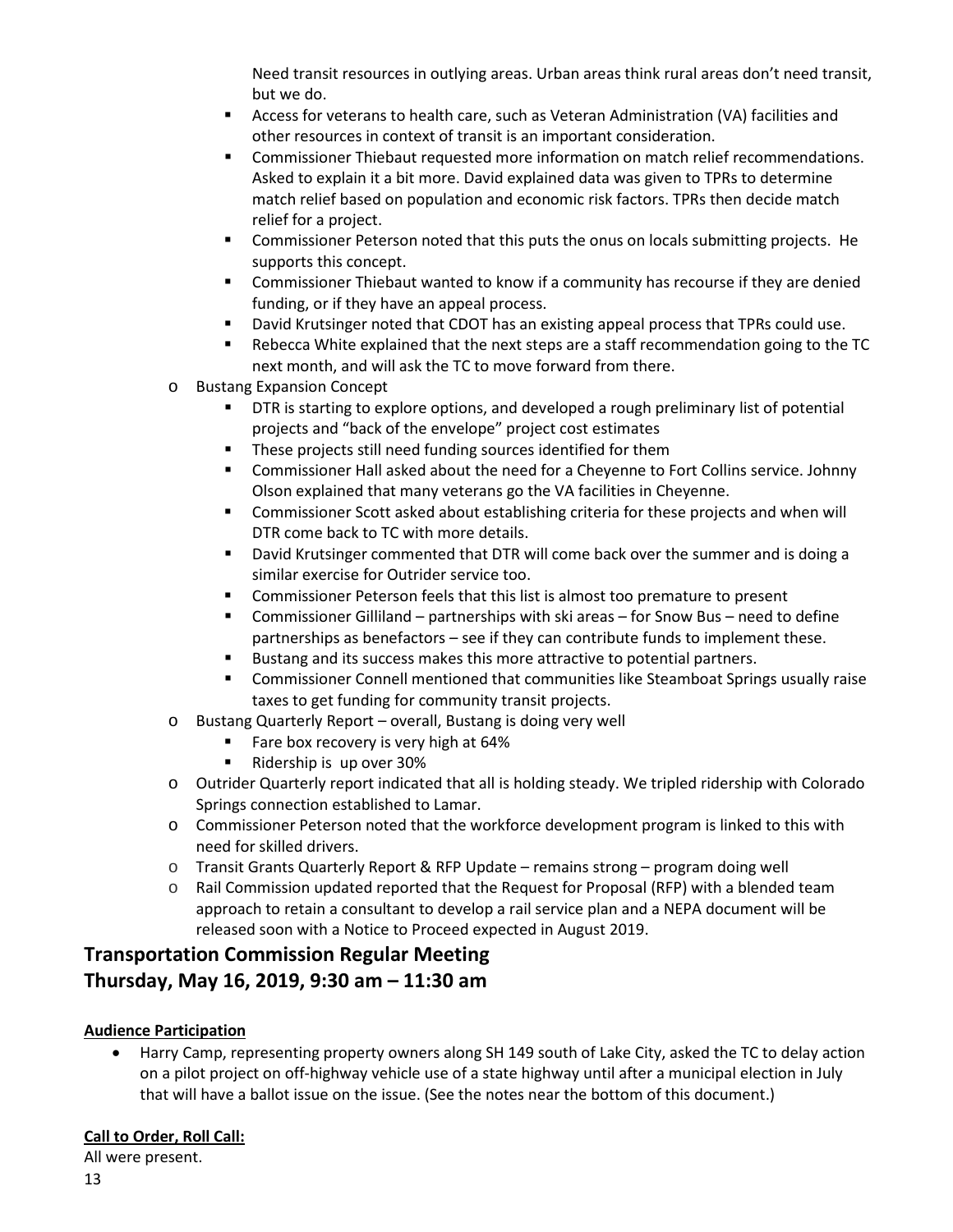## **Comments of Individual Commissioners**

- Commissioner Kathy Hall Thanked CDOT workers for their work on avalanches over the winter, and Regional Transportation Director Mike Goolsby of Region 5 and his staff for their cooperation with locals. She attended the ribbon-cutting at the Visitor Center in Fruita for installation of a Welcome to Colorado sign. The event was a cooperative effort of CDOT, CDOT's Scenic Byways program, and the Office of Tourism, part of the Office of Economic Development and International Trade. Dinosaur Diamond, a 512 mile byway route in Colorado and Utah, will be mentioned in a CBS Sunday Morning program this coming Sunday.
- Commissioner Sydny Zink She attended a ground-breaking for construction of passing lanes between Cortez and Towaoc on US 160 that is a cooperative effort with the Ute Mountain Ute tribal government and CDOT. During the groundbreaking, a number of freight trucks drove by, perfectly illustrating the need for passing lanes. She also attended a San Luis Valley Transportation Planning Region (TPR) meeting, and said those TPR meetings are drawing more attendance.
- Commissioner Kathy Gilliland She visited I-70 Central for the first time since the official kick-off, and said people would be amazed at what's happening there. Much of the work is behind the scenes, such as working with the local community, but you can see some of the work underneath the viaduct and near the Stock Show. She attended a meeting on SH 71, which is being proposed as an alternative route for truckers wishing to avoid I-25 and continue north on the Ports to Plains combination of routes.
- Commissioner Karen Stuart She's looking forward to participating in the kick-off of the statewide planning process. DRCOG at its annual awards ceremony recognized Don Hunt and Mike Lewis, the previous CDOT executive directors, for their contributions to transportation in the state. She sat on a panel for the Citizens Planning Academy, which DRCOG, CDOT, and Regional Transportation District have absorbed from another organization. The topic was multimodal transportation. Discussions also have been taking place about legislation that would permit metropolitan planning organizations (MPOs) to form regional transportation authorities, as more rural areas of the state can do today. The MPOs could use a sales tax to fund projects. The TC should keep an eye on that proposed legislation. She asked what happens to the rest of the state if Front Range MPOs form their own RTAs.
- Commissioner Kathy Connell She's looking forward to the Northwest TPR meeting.
- Commissioner Steven Hofmeister No comment.
- Commissioner Ed Peterson CDOT is working with Lakewood on improving an intersection leading to Bear Creek Lake State Park to make the park more accessible. The hard-working CDOT staff, after a hard winter, need a well-deserved breather. Let's hope Colorado has no serious rock falls and or wildfires this summer.
- Commissioner Rocky Scott No comment.
- Commissioner Bill Thiebaut Commented that the homeless man who ran to the aid of those involved in the horrible crash on I-70 near the Denver West exit should be commended. We need to remember how transportation has life or death consequences.
- Commissioner Shannon Gifford She has been very active with the new planning process, and is looking forward to the official kick-off tomorrow of the new planning process.

## **Executive Director's Report (Shoshana Lew)**

• Absent – attending a meeting in Washington, D.C.

## **Chief Engineer's Report (Josh Laipply)**

• On May 7, a national organization recognized quite a few projects as outstanding. Following up on the Public Recognition Week, he said it was amazing how quickly CDOT staff were able to get traffic moving again on I-70 after the horrible accident involving trucks and vehicles. From inspecting the highway and ramps for structural damage, repairing the damage, to opening the interstate to traffic took a mere 6 hours and 15 minutes.

## **High Performance Transportation Enterprise (HPTE) Director's Report (Nick Farber)**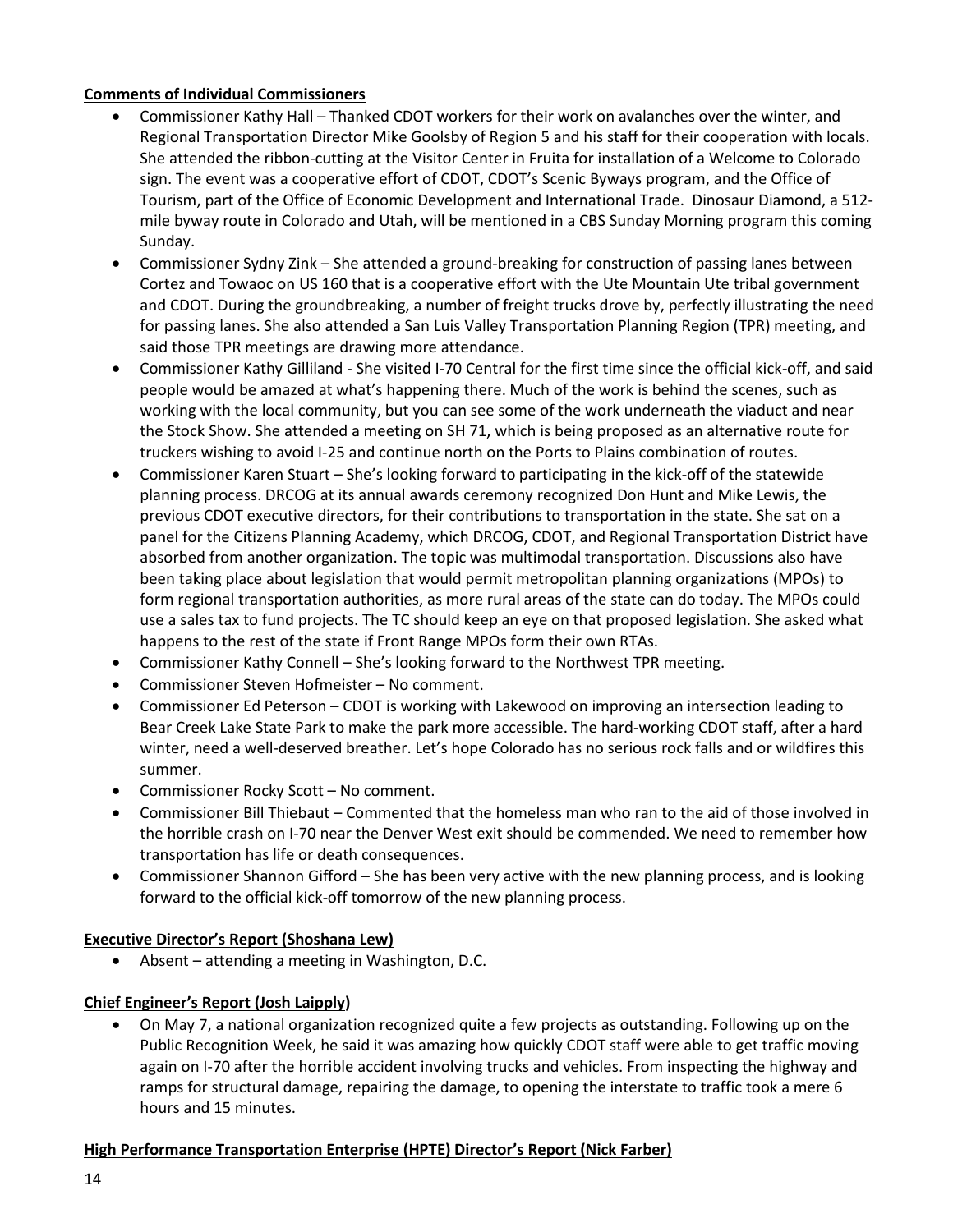- HPTE canceled its board meeting because many of the staff members were presenting at a meeting on public-private partnerships (3P) in Denver that the U.S. Department of Commerce organized. The 3P meeting attracted an international audience. In addition, he and staff member Piper Darlington will meet with the Denver Broncos staff about improvements to the Federal-Colfax intersection.
- Much of what is happening with the Central 70 project is not visible. Central 70 has a local hire program, and local workers have already put in 100,000 hours of work. Over 20 percent of the work force for the project is local. On-the-job training also is taking place for 60 approved apprentices; those workers have already put in 13,000 hours.

## **FHWA Report (John Cater)**

• FHWA and CDOT took a hard look at its processes to find ways to be more efficient. The result is that FHWA will defer to CDOT for a majority of oversight for projects, and take a smaller role in the project approval process.

# **Statewide Transportation Advisory Committee (STAC) Report (STAC Chair, Vince Rogalski)**

- The MPOs are concerned that CDOT has not released its formula fund distribution, and recommended that CDOT act on the three formulas prescribed by federal law: Transportation Alternatives, Surface Transportation – Metro, and Metro Planning.
- Legislators have decided to postpone the ballot issue to 2020 rather than this year.
- Some STAC members questioned why CDOT headquarters is directing Central 70 rather than Region 1.
- CDOT is still searching for a new Regional Transportation Director for Region 4.
- The planning reset will focus on transportation needs and priorities rather than funding shortfalls. The STAC discussed the most appropriate data to launch those discussions. Some STAC members sought clarification about how the 5<sup>th</sup> through the 10<sup>th</sup> year of the pipeline of projects will be fiscally constrained. The money local governments bring to the table historically changes project prioritization.
- On the Web survey tool, STAC members want CDOT to clarify which issues are state level and which are local level.
- The county meetings have been going very well. In his county, Gunnison, the focus was on safety issues on US 285 outside the county.
- The STAC decided that it did not need to take formal action on accepting recommendations on the Multimodal Options Fund since STAC has three representatives on the committee recommending distribution formulas.

# **Act on Consent Agenda – Passed on May 16, 2019. Commissioner Thiebaut abstained from voting on four matters that he asked to have separated from the consent agenda because they are in his District 10, and he believes he has a conflict of interest.**

- a) Resolution to Approve the Regular Meeting Minutes of April 18, 2019 (Herman Stockinger)
- b) Resolution to Approve FY 20 Maintenance Request (Kyle Lester)
- c) Resolution to Approve STIP Policy Amendment (Jeff Sudmeier)
- d) Resolution to Approve 267 Projects (David Krutsinger)
- e) Resolution to Approve 228 Project (David Krutsinger)
- f) Resolution to Approve ROW Acquisition and Settlement Authorization Requests (Josh Laipply)

#### **Discuss and Act on ROW Condemnation Requests (Josh Laipply)** –**Passed unanimously on May 16, 2019**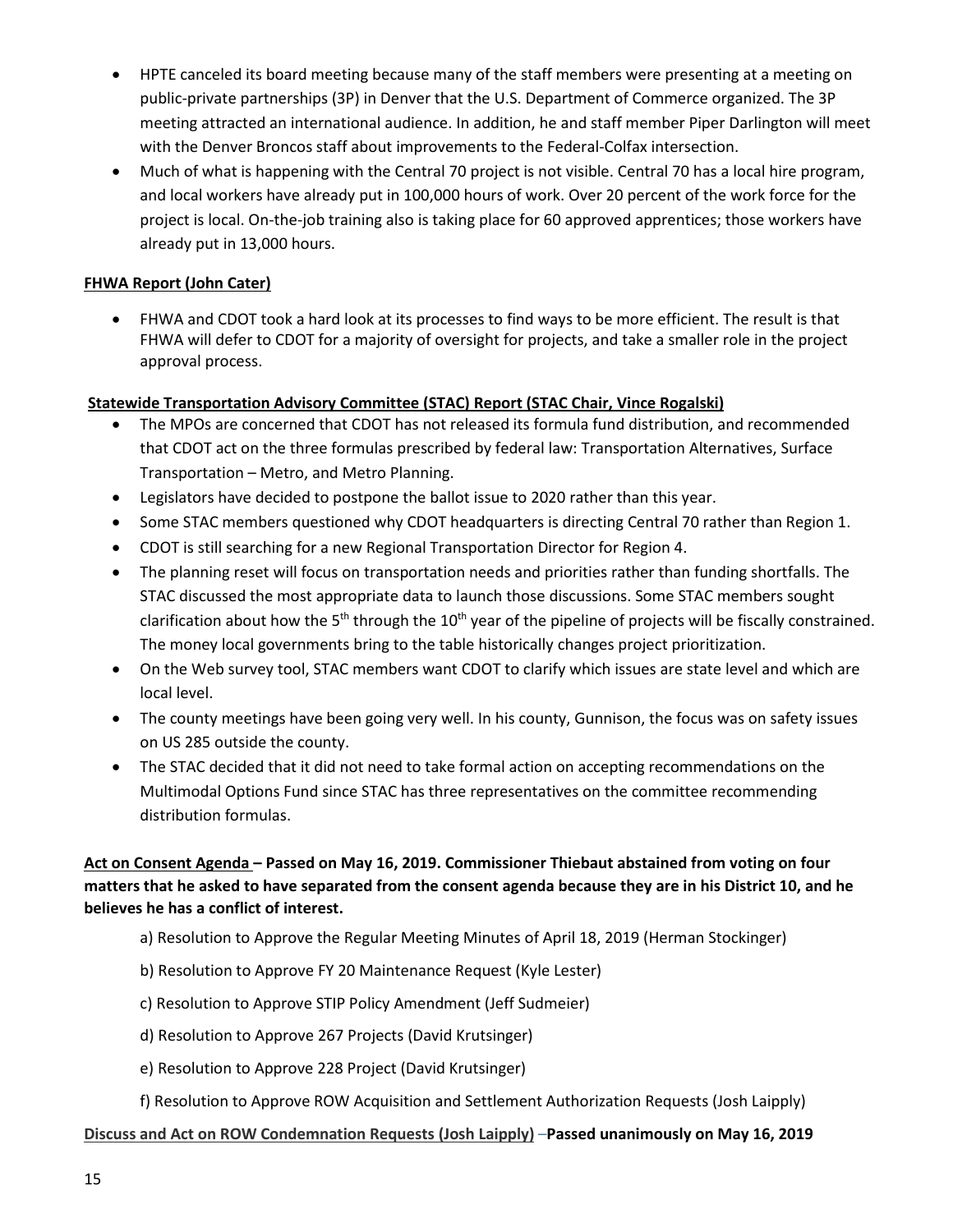- Central 70 condemnation, 45<sup>th</sup> and Steele, ramp on I-70. Steven Mann, brother of the property owner, said his brother wants to work with the state. He said his brother has these concerns about the condemnation: what is meant by 350 square feet "more or less"; why past offers from CDOT were not included in the current offer; and the lack of appraisals to determine the current property values. Property values are higher because they're along I-70.
- Commissioner Gifford said a vote by the TC to condemn does not mean that CDOT will undertake condemnation.

## **[Discuss and Act on 11th Budget Supplement of FY 2019 \(Jeff Sudmeier](https://www.codot.gov/about/transportation-commission/documents/2018-agendas-and-supporting-documents/december-2018/8-budget-sup.pdf)** –**Passed on May 16, 2019, with nine yeses and one no**

The three budgetary supplement items were:

- Region 1 \$14.572 million for surface treatment and Regional Priority Program for I-70 Westbound Peak Period to allow Region 1 to award the project to the lowest bidder.
- Region 4 \$2 million for a transfer from HQ to Region for an Advanced Transportation and Congestion Mitigation Deployment Technologies grant for the Wolf Creek West Fiber project. Region 5 must contribute half in matching funds.
- HPTE \$5.3 million in Transportation Commission Program Reserve to bring the assets for the US 36 initial work to minimum standard of maintenance per an agreement with Plenary Roads of Denver. CDOT wasn't able to finish due to budgetary constraints.

# **Discuss and Act on Program Distribution Allocation Methodologies** - *materials in SWP* –**Passed unanimously on May 16, 2019.**

**Discussion:**

• No discussion about the proposal to act on these three formula programs: Metro Planning, Surface Transportation Metro, and Transportation Alternative Program.

**[Discuss and Act on Resolution](https://www.codot.gov/about/transportation-commission/documents/2018-agendas-and-supporting-documents/december-2018/8-budget-sup.pdf) to Amend TC\_RES\_08\_07\_17 – OHV use/pilot Program (Mike Goolsby)** – **Agreed on May 16, 2019 to defer action until the August Transportation Commission.**

- The off-highway vehicle pilot program will be on the ballot in the municipal July election.
- Commissioner Zink said she thought Hinsdale County and Lake City supported the pilot program, but said it would be wise to await the outcome of the ballot issue.
- Commissioner Connell agreed that tabling the issue until August would be the best course.

# **[Discuss and Act on Status of North I-25 \\$250 million](https://www.codot.gov/about/transportation-commission/documents/2018-agendas-and-supporting-documents/december-2018/8-budget-sup.pdf) (Josh Laipply)** –**Passed resolution on May 16, 2019, with eight yeses and two nos.**

Dave Clark of the Loveland City Council and Anne Hutchinson of the Business Alliance both supported the allocation of funds for North I-25.

- Commissioner Thiebaut said he revised the resolution to get things moving, and his suggested changes were reviewed at an open breakfast meeting that morning.
- His changes (not in the TC packet) provides some protection to rural areas if a similar type of project is approved for an urban area in the future. The resolution seeks up to \$250-\$310 million for a permanent alignment for Segments 7 and 8.
- Commissioner Stuart thanked Thiebaut for his mark-up of the resolution, but said she intends to vote against it because the resolution provides for a significant increase. She said the same argument that it's better to spend money to avoid spending more in the future could be applied to other projects too.
- Commissioner Hofmeister said he would also vote no, and he urged all representatives of rural areas to do the same. He said he doesn't understand why the rural areas need to take a backseat to urban projects. It's not fair to rural areas to have rural projects continually pushed back, and cited in particular the reliever route for Lamar.